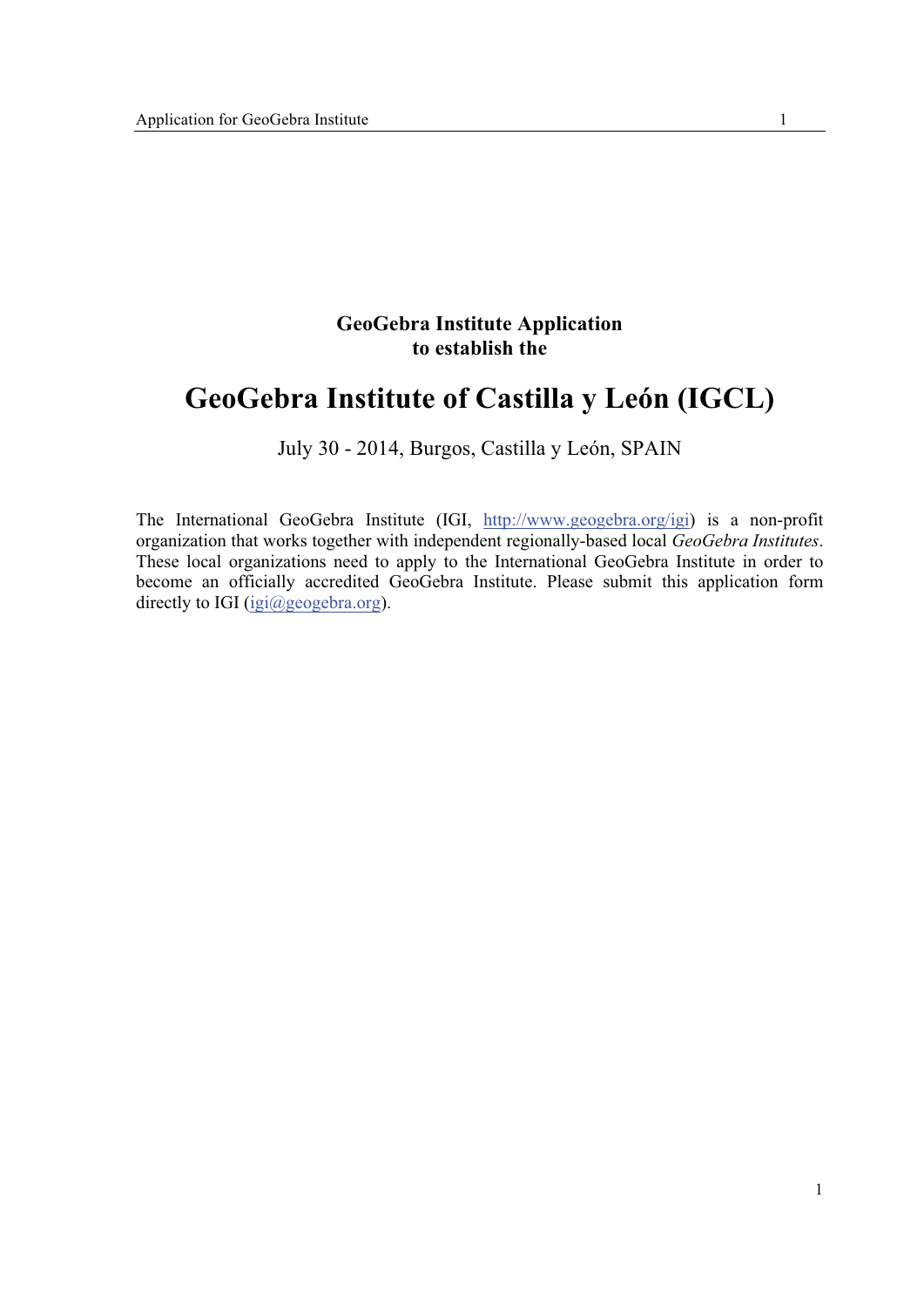## **1 Acceptance of IGI Vision, Goals and Procedures**

The applying GeoGebra Institute declares with this application that it accepts and shares the vision, goals, non-commercial nature, licensing and following procedures with the International GeoGebra Institute and its other GeoGebra Institutes.

## **1.1 Vision of the International GeoGebra Institute**

The International GeoGebra Institute (IGI) provides free dynamic mathematics software and shares expertise in training, support and the development of materials for all students and teachers to improve mathematics, science and technology education world-wide. It nurtures and promotes collaboration between practitioners and researchers, seeking to establish selfsustaining user communities.

## **1.2 Mission of IGI and GeoGebra Institutes**

The International GeoGebra Institute and its local GeoGebra Institutes share the following three goals:

- 1. **Training and Support**: To coordinate and provide professional development opportunities and support for both pre-service and in-service teachers.
- 2. **Development and Sharing**: To develop and share workshop resources and classroom materials, and to continually improve and extend the dynamic mathematics software GeoGebra.
- 3. **Research and Collaboration**: To conduct and support GeoGebra-related research which focuses on the teaching and learning of mathematics in order to inform and improve training and development activities, and to promote collaboration between IGI and local GeoGebra Institutes and between international colleagues.

## **1.3 Non-Commercial Nature**

The applying GeoGebra Institute declares that it is (part of) a non-profit organization (e.g., university, teacher education college) with mainly non-commercial interests. Any use of GeoGebra for a commercial purpose (e.g., books, online materials, workshops) is subject to the license terms set out at http://www.geogebra.org/license. If you intend to use GeoGebra for a commercial purpose, including contractual engagements with Government funding bodies, please contact office@geogebra.org to arrange a Collaboration Agreement.

## **1.4 Research and Research Grants**

IGI encourages GeoGebra Institutes to undertake research related to understanding the effects and effectiveness of GeoGebra in support of teaching and learning. IGI is also happy to support GeoGebra Institutes interested in applying for funding to support the production of curriculum materials, including textbooks (print and e-books) and on-line learning platforms.

GeoGebra Institutes must inform IGI regarding all proposed research and research grant activities in advance. Where possible, IGI should be included as a partner in all research and research grant activities.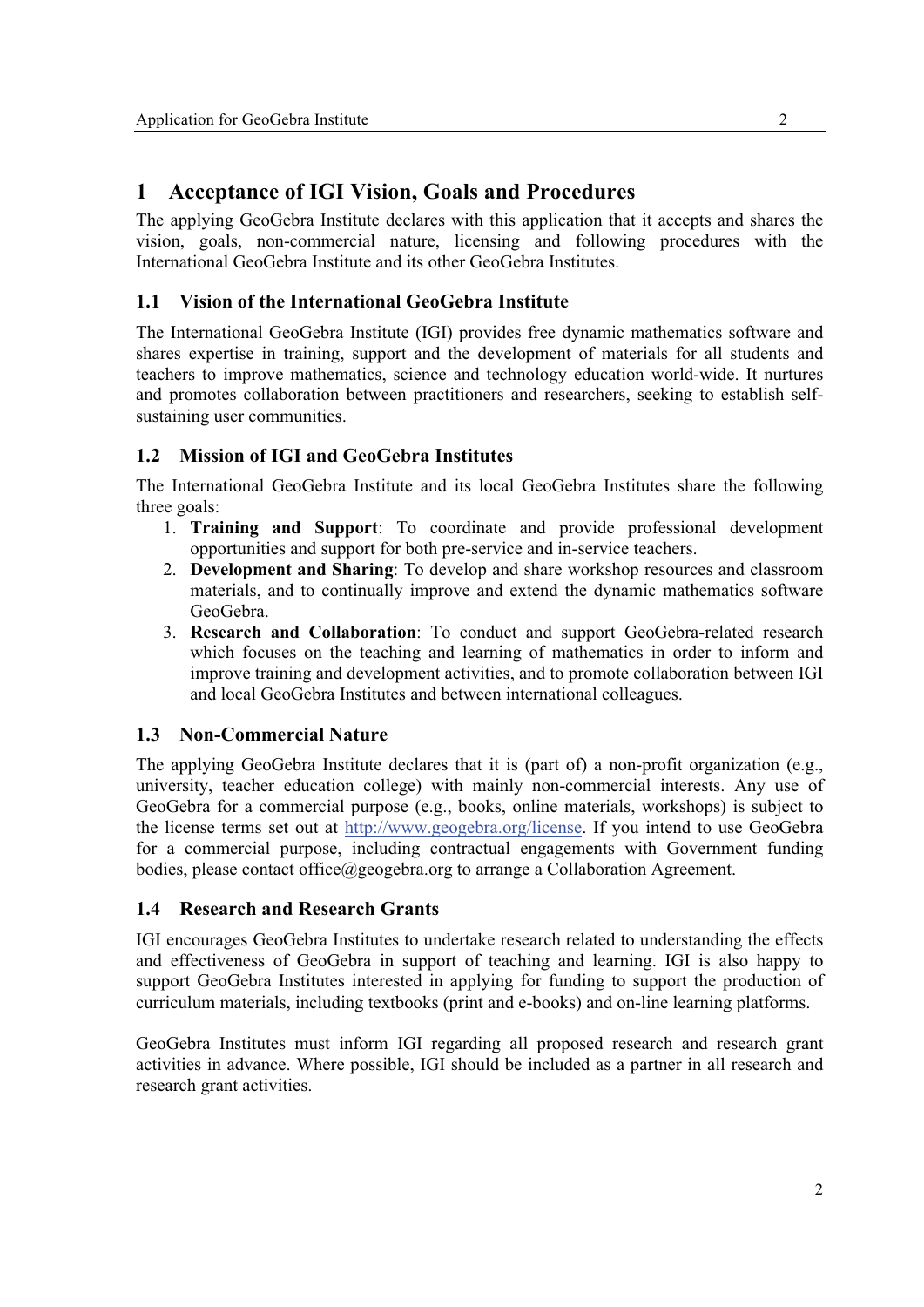## **1.5 Licensing**

The applying GeoGebra Institute declares that it will share all developed materials under a Creative Commons Attribution, Share Alike license (see http://creativecommons.org/licenses/by-sa/3.0/) or a similar license and that it will respect the license of the GeoGebra software itself (see http://www.geogebra.org/license). The spirit of IGI and its GeoGebra Institutes is to share materials and be open for collaboration with everyone.

## **1.6 Requirements**

## **1.6.1 Activities**

The applying GeoGebra Institute declares that it will actively contribute to the GeoGebra community by

- developing and sharing materials via GeoGebraTube on an account of the same name as the GeoGebra Institute (http://www.geogebratube.org/),
- answering user questions via the GeoGebra Forum (http://www.geogebra.org/forum/),
- helping with translations of the GeoGebra software and documentation (http://wiki.geogebra.org/en/Translation\_of\_GeoGebra), and/or
- organizing and promoting GeoGebra events like workshops and conferences (http://www.geogebra.org/events)
- GeoGebra Institutes are required to host all GeoGebra applets and relevant content on their GeoGebraTube account. IGI encourages GeoGebra Institutes to create and assemble teaching and learning materials that are country/regionally relevant.

## **1.6.2 Website**

The applying GeoGebra Institute states that it will regularly (at least once a month) describe its activities (workshops, materials, translation updates, etc.) on its GeoGebra Institute Website provided by IGI, see

http://wiki.geogebra.org/en/Establish\_a\_Regional\_GeoGebra\_Institutes\_Website.

GeoGebra Institutes are not permitted to create independent urls, websites, wikis, blogs, or email accounts referencing GeoGebra without the explicit permission of IGI.

#### **1.6.3 Chief Communicator**

Each GeoGebra Institute appoints a Chief Communicator. This can be the Chair of the GeoGebra Institute or another person. He or she is responsible for

- publishing information about the GeoGebra Institute's activities on its website.
- staying in touch with the IGI team via email and/or web-conferences to exchange information and materials (e.g. events, publications, photos, videos, etc.)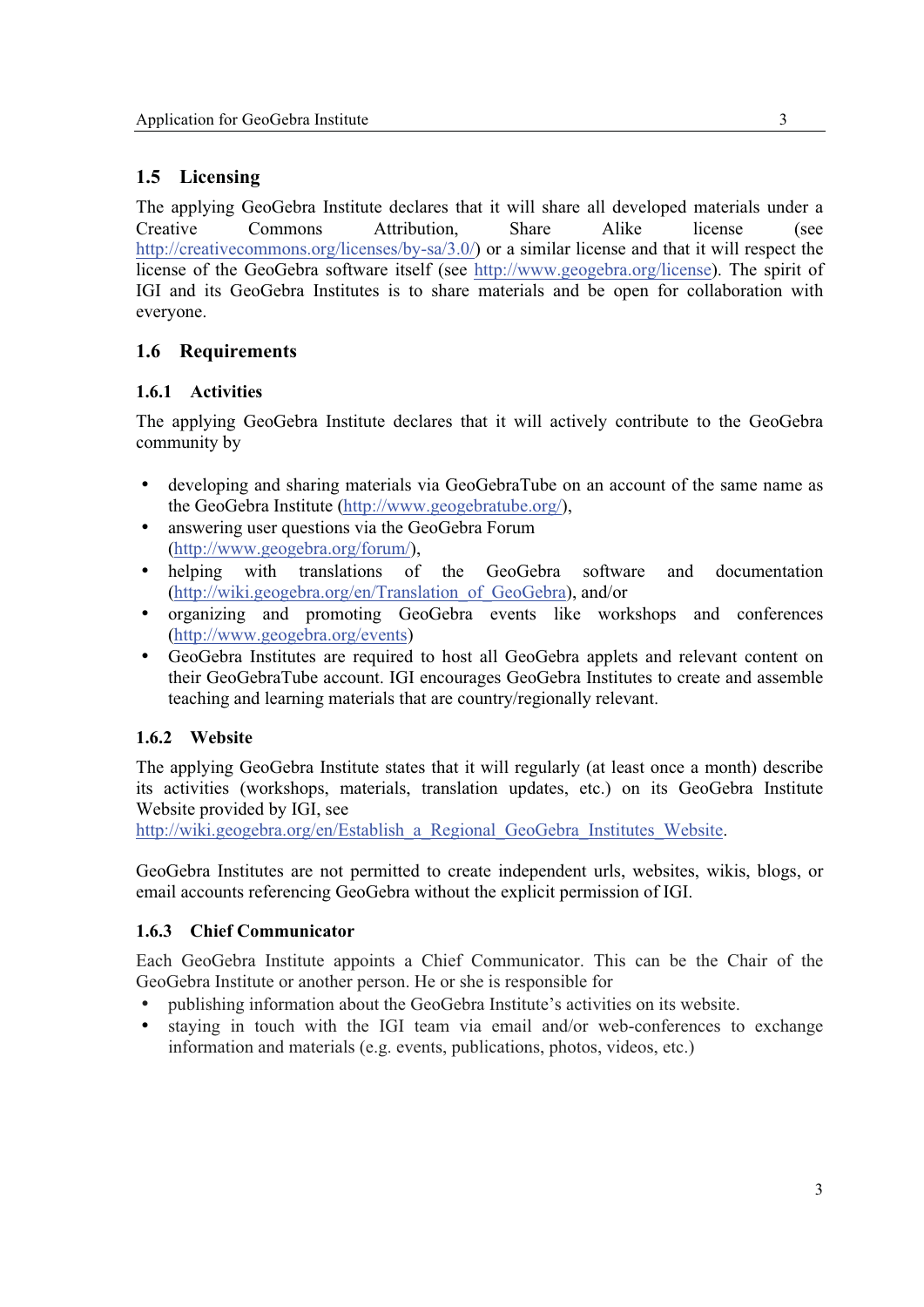## **1.7 Period of GeoGebra Institute Accreditation**

After your GeoGebra Institute application is accepted, the official accreditation of your GeoGebra Institute is valid for an unlimited period. The Chair of your local GeoGebra Institute can end this agreement any time by sending an email to  $iq \bar{q} \geq q$  geogebra.org, just as well as IGI has the right to withdraw the accreditation of a GeoGebra Institute if it is in violation of any of the aforementioned common IGI goals or requirements.

## **2 Structure and Activities of applying GeoGebra Institute**

## **2.1 Structure of the GeoGebra Institute**

Castilla y León is an Autonomous Region, located in central Spain, with full legal competencies in educational matters. The *Asociación Castellana y Leonesa de Educación Matemática "Miguel de Guzmán"* (Spanish acronym: *SOCYLEM*) is a mathematics teachers' association founded in Burgos, one of the capitals of Castilla y León, in 1992. There are currently around 450 members of the SOCYLEM, all of them mathematics teachers and professors in Castilla y León, working in Primary, Secondary or University levels. The SOCYLEM association is part of the so called "Federación Española de Sociedades de Profesores de Matemáticas" (Spanish acronym: FESPM. www.fespm.es).

Since its inception, the primary goal of SOCYLEM has been the development, dissemination and impulse of educational activities related to the world of Mathematics Education. This main objective is to be achieved through a collection of some more specific goals, as described in SOCYLEM by-laws (cf. www.socylem.es)

It is important to remark that SOCYLEM has established –since June 2012– a cooperation agreement with the Consejería de Educación (the regional equivalent to the Ministry of Education) of the regional government, the Junta de Castilla y León (www.jcyl.es), for the joint development and improvement of mathematics education activities. Because of this agreement, the regional government is committed to:

- Disseminate, all along our region, calls for activities organized under this Convention.
- Providing material (e.g. facilities for meetings and training sessions) and institutional (including the presence of representative members of the Junta de Castilla y León at the opening and /or closing sessions of the joint activities) support.
- Recognize, by means of a proper certification and with professional career effects, the participation of teachers to the organized training activities as well as the development of educative materials in this context.

In summary, SOCYLEM association can exhibit that it counts on the institutional support, at the level of our region, to develop its activities.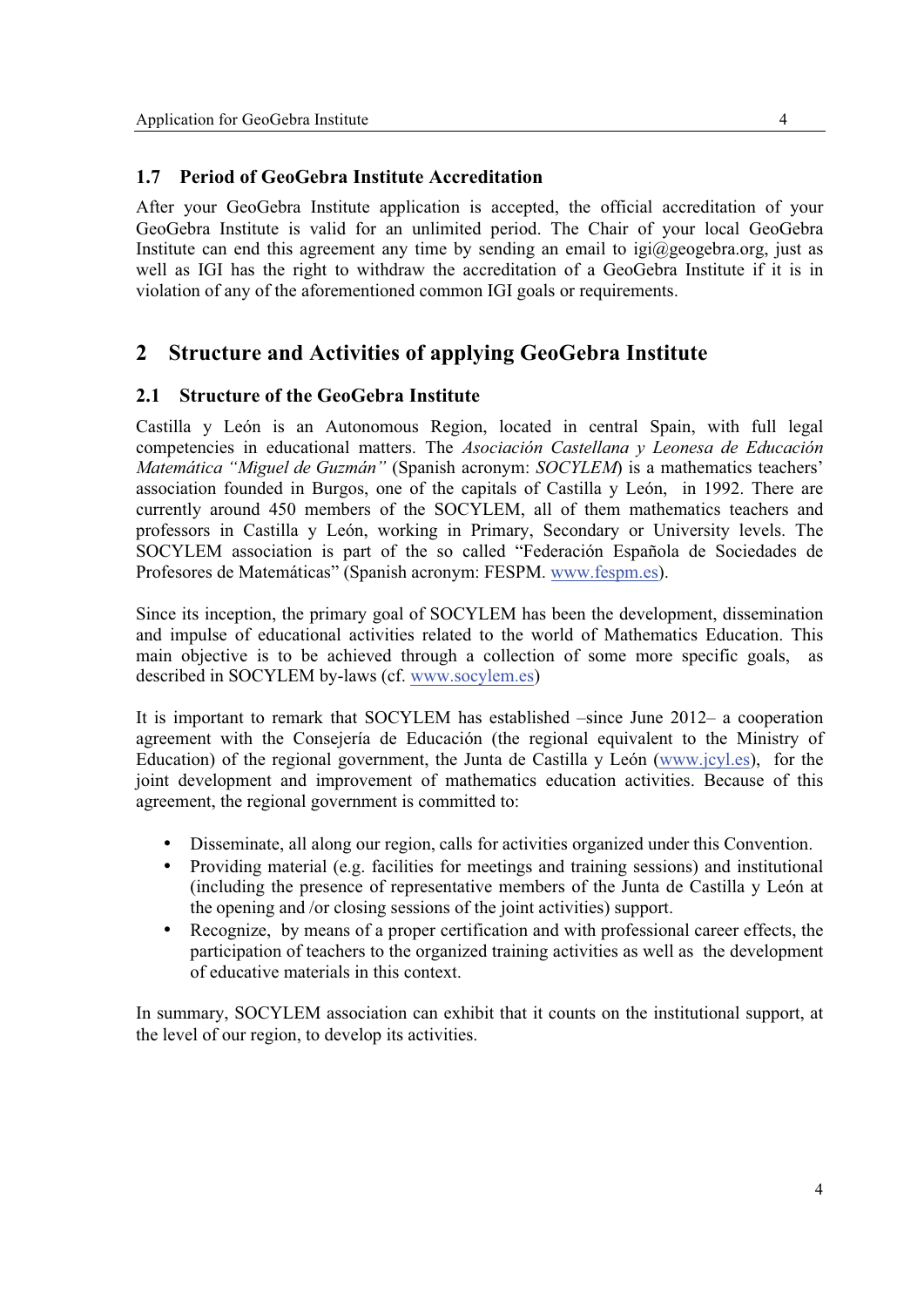The head office of SOCYLEM "MIGUEL DE GUZMÁN" is located in Burgos:

*Asociación Castellana y Leonesa de Educación Matemática "Miguel de Guzmán" IES Comuneros de Castilla. C/: Batalla de Villalar s/n 09006 Burgos (SPAIN)*  presidente@socylem.es

The *GeoGebra Institute of Castilla y León* (Spanish acronym: IGCL) will be managed by SOCYLEM association via a committee formed for that purpose (see below).

The IGCL website will be located at the URL provided by the IGI as described in

http://wiki.geogebra.org/en/Establish a Regional GeoGebra Institutes Website.

## **2.2 Members of the GeoGebra Institute of Castilla y León (IGCL)<sup>1</sup>**

#### **STAFF OF THE GEOGEBRA INSTITUTE OF CASTILLA Y LEÓN**

#### **Proposed chairperson for the GeoGebra Institute of Castilla y León (IGCL)**

• **José Manuel Arranz**-**San José.** josemarranz@gmail.com Graduated in Physics for the University of Salamanca (1988). Mathematics Teacher at the Secondary Education Centre I.E.S. Europa (Ponferrada, Castilla y León), and associate professor in the University of León. Participant in the European project Intergeo integrated into the team at the University of Cantabria directed by Tomás Recio. Co-author of the web www.geometriadinamica.es from G4D group.

#### **Representative of hosting institution (SOCYLEM) of IGCL**

• **Antonio Bermejo**-**Fuentes.** abfmatesleon@gmail.com President of SOCYLEM "Miguel Guzman" since 2009. Graduated in Mathematics from the University Complutense of Madrid and Mathematics Mathematics Teacher at the Secondary Education Centre I.E.S. Antonio García Bellido (Armunia-León, Castilla y León)

#### **Proposed Chief communicator for the GeoGebra Institute of Castilla y León**

• **Enrique Hernando**-**Arnáiz.** qsaurio@yahoo.es Graduated in Physics from the University of Valladolid (1995) and Diploma of Advanced Studies and Research Aptitude in Teaching Mathematics and Experimental Sciences from the University of Salamanca. Mathematics Teacher at the Secondary Education Centre La Merced - Jesuitas (Burgos,

Castilla y León).

----------

---------

<sup>-</sup>------------------------------------Curriculum detailed in Annex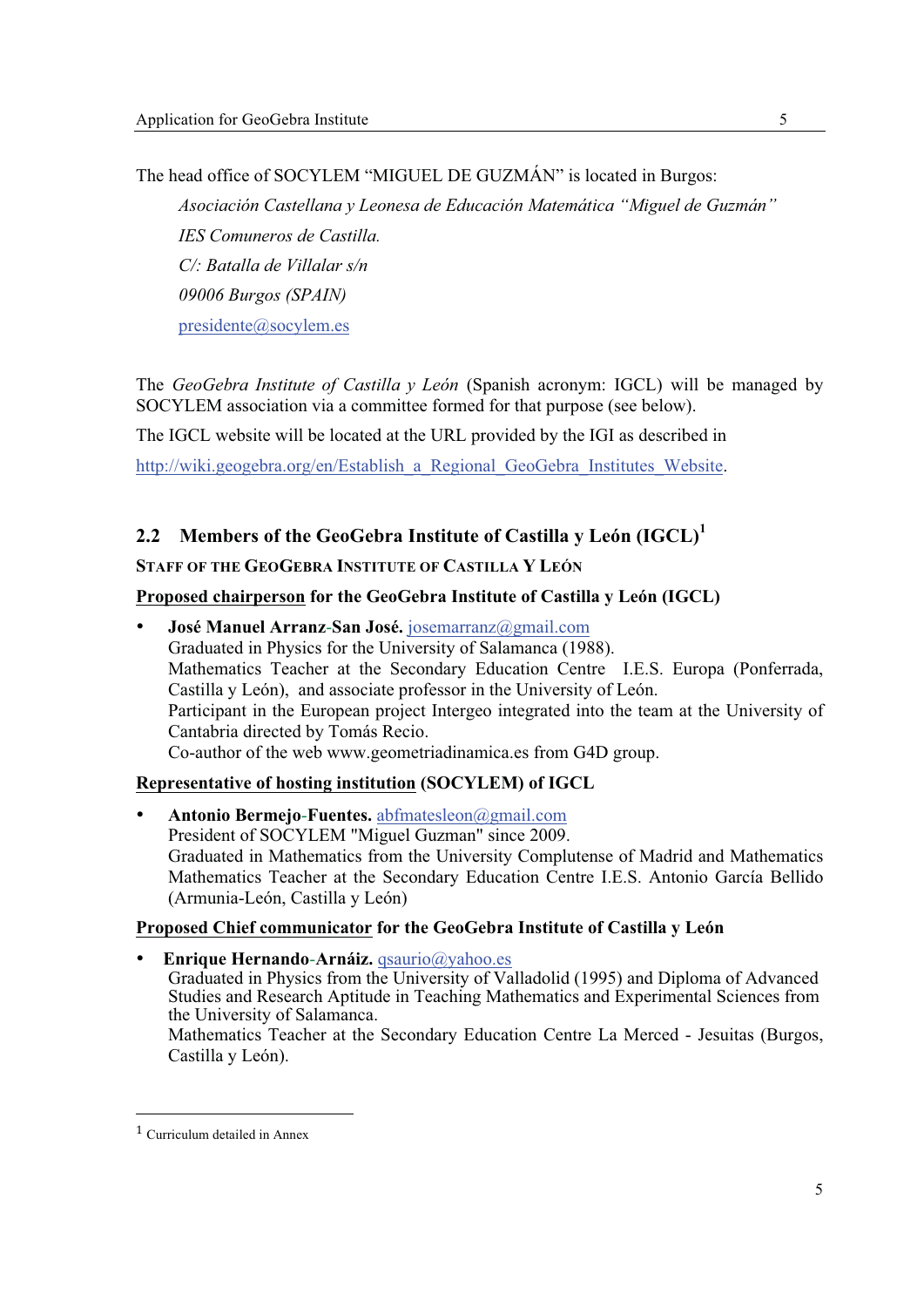Coordinator for Castilla y León of the ESTALMAT project: Draft Early Detection and Stimulus Talent in Mathematics (www.estalmat.org) since 2008.

#### **Teacher training coordinator**

• **Rosa María Ruiz**-**Núñez.** rmruiz@educa.jcyl.es

Graduated in Mathematics from the University of Zaragoza (1992). Teacher of Secondary Education and Associate Professor of the University of Valladolid. Lifelong Learning Adviser in sciences and technology at the Center of Higher Teacher Training of the Consejería de Education of the Junta de Castilla y León.

#### **Trainer and webmaster**

• **Rubén Jiménez**-**Jiménez.** rujimenez05@gmail.com Graduated in Mathematics from the University of Salamanca (1997) and graduated in Statistics (1999). Mathematics Teacher at the Secondary Education Centre I.E.S. José Luis Aranguren (Ávila, Castilla y León). Certificated as expert in GeoGebra software from the GeoGebra Institute of Cantabria.

#### **Trainer**

• **Carmen Fernández-Cedrón.** cferna49@gmail.com Graduated in Biology from the University of Oviedo (1979) and Sciences of Education (2004). Mathematics Teacher at the Secondary Education Centre I.E.S. Juan Martín "El Empecinado" (Aranda de Duero, Castilla y León). She completed a Master of e-Learning and ICT at the UOC (2013).

#### **ADVISORY COMMITTEE OF THE GEOGEBRA INSTITUTE OF CASTILLA Y LEÓN**

#### **Members of Consejería de Educación of the JUNTA DE CASTILLA Y LEÓN:**

- **Leandro González Martín**. gonmarle@jcyl.es Graduated in Therapeutic Pedagogy Head of the Service of Education program supervision, quality and evaluation General service of innovation in education and teacher training, Consejería de Education of the Junta de Castilla y León.
- **José María Santa Olalla Tovar**. jmsanta@educa.jcyl.es Graduated in Mathematics. Mathematics Teaching technical advisor of General Service of Innovation in Education and Teacher Training, Consejería de Education of the Junta de Castilla y León.

#### **2.3 Activities and Goals of GeoGebra Institute**

The activities of the IGCL would include the following: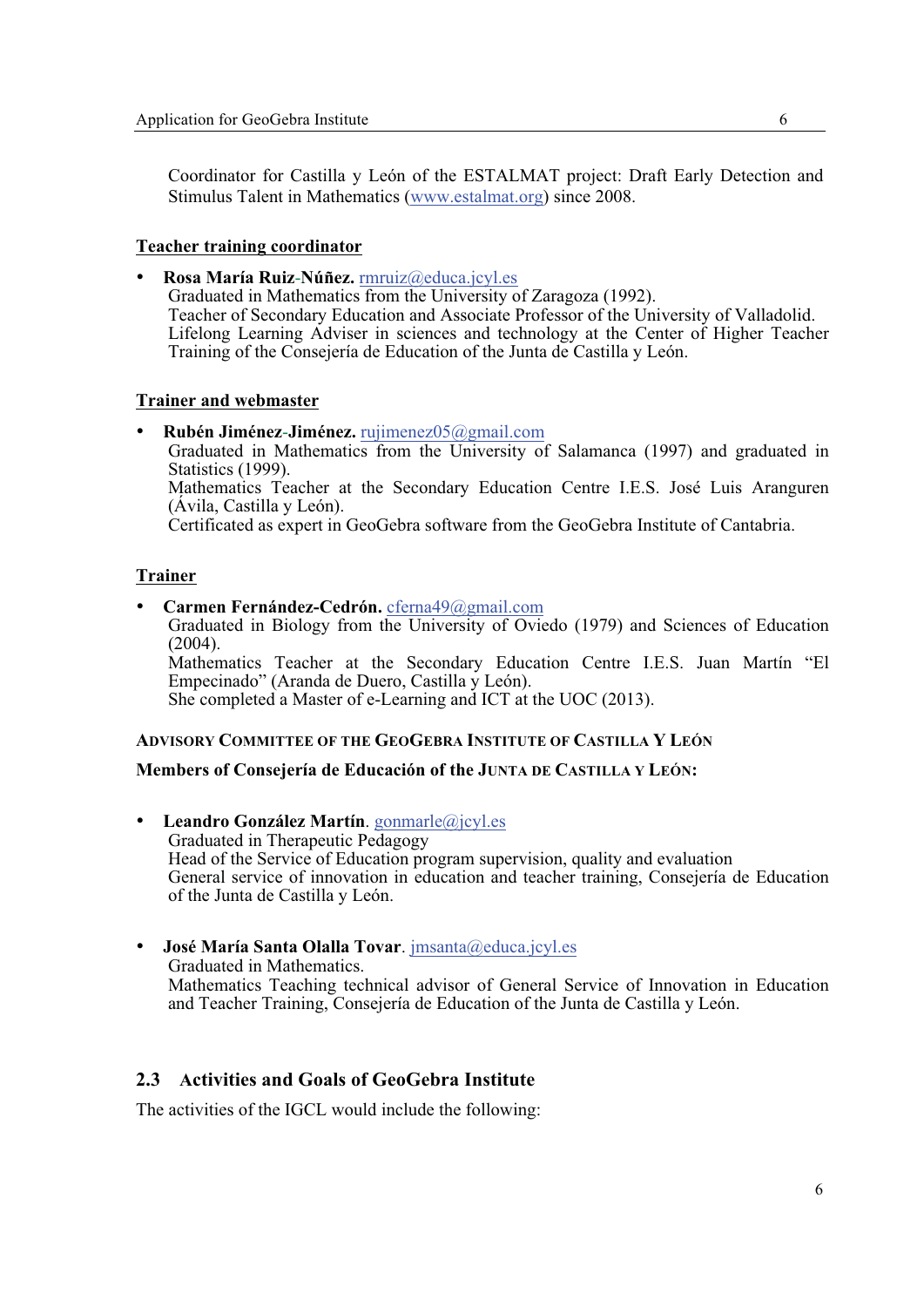- Collaborate with the different GeoGebra Institutes in Spain in the proposed activities.
- Increase awareness of the scope provided by GeoGebra, with a view to encouraging its use in the classroom.
- Create materials using GeoGebra for all educational levels that can be openly used by any teacher regardless their teaching level or workplace. For this purpose we are going to create several web sites or blogs to organize all this information.
- Inform our educational authorities about the work that is being done and its importance in the development of our teaching, as well as the impact that this work is having on our students.
- Encourage teachers to create video tutorials that explain their constructions and activities with GeoGebra. This will result in other teachers learning and improving.
- Foster and organize training courses about GeoGebra, and activities that encourage teachers to create new materials, in collaboration with the Teacher Training Centres (CFIEs), that are the partner agencies in teacher training. Last year there was already a GeoGebra course online in collaboration with the Junta of Castilla y León http://www.educa.jcyl.es/profesorado/es/formacion-profesorado/actividades-formacion-2013-2014/centro-recursos-formacion-profesorado-tic/iniciacion-geogebra-ensenanzamatematicas.

It will continue next years.

- Establish contact mechanisms for all members of the teaching profession interested in GeoGebra.
- Organize once a year a GeoGebra Day that would take place in a different province of Castilla y León every time.
- Enable a forum through the Internet to put in contact teachers with common interests so they can develop some new educational materials with GeoGebra, and provide new ideas to other teachers, regardless their teaching level or workplace.

## **2.4 Certification**

The IGCL would like to certify local GeoGebra users, experts and trainers. The requirements and procedures for this certification process would be the standard procedure described in the GeoGebra Certification Guidelines document and similar to those used by the Spanish GGB Network awarded certificates as GeoGebra Experts.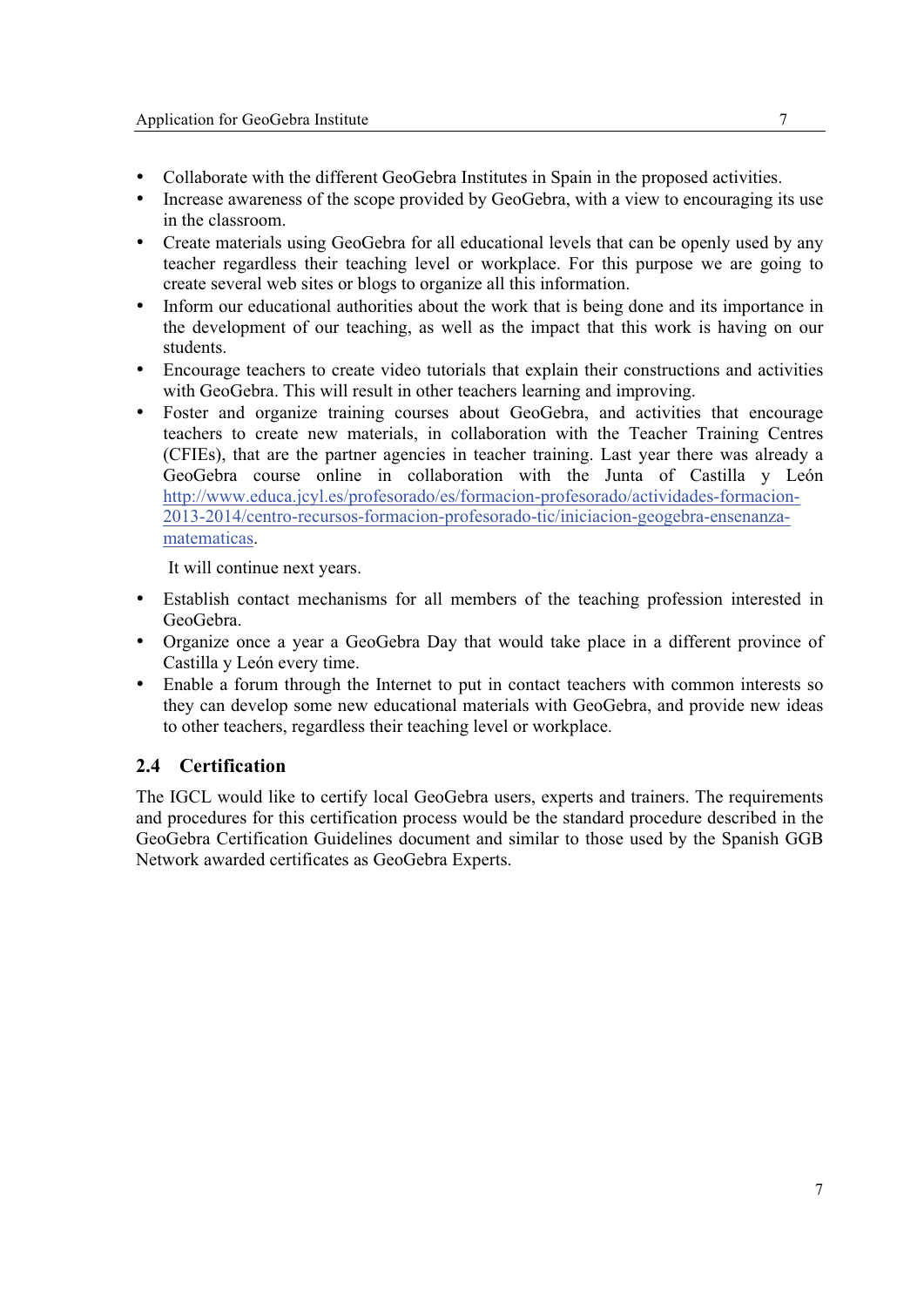## **3 Signatures**

The chair person of the applying GeoGebra Institute and a high ranking representative of its hosting institution (e.g.: departmental chair, dean of faculty at a university or teacher education college, director of an NGO) declare with their signatures that all information in this application is correct to their best knowledge and that they support the establishment of a GeoGebra Institute at their institution as described in this application.

### **Chair person of your GeoGebra Institute**

| José Manuel Arranz-SanJosé                      |
|-------------------------------------------------|
| Department of Mathematics                       |
| <b>IES</b> Europa                               |
| C/. Ramón Fernández Alegre 2                    |
| 24403 Ponferrada (León), Castilla y León, SPAIN |
| Email: josemarranz@gmail.com                    |
| Telephone: +34 636099829                        |
|                                                 |
| Signature:                                      |
|                                                 |
| Date: 30/07/2014                                |
|                                                 |

## **Chief Communicator of your GeoGebra Institute**

| Enrique Hernando-Arnáiz              |  |
|--------------------------------------|--|
| Department of Mathematics            |  |
| C. E. La Merced-Jesuitas             |  |
| C. Diego Luis de San Vitores 1       |  |
| 09002 Burgos, Castilla y León, SPAIN |  |
| Email: $qsaurio(\partial yahoo. es)$ |  |
| Telephone: +34 629266324             |  |
|                                      |  |
| Signature:                           |  |

Date: 30/07/2014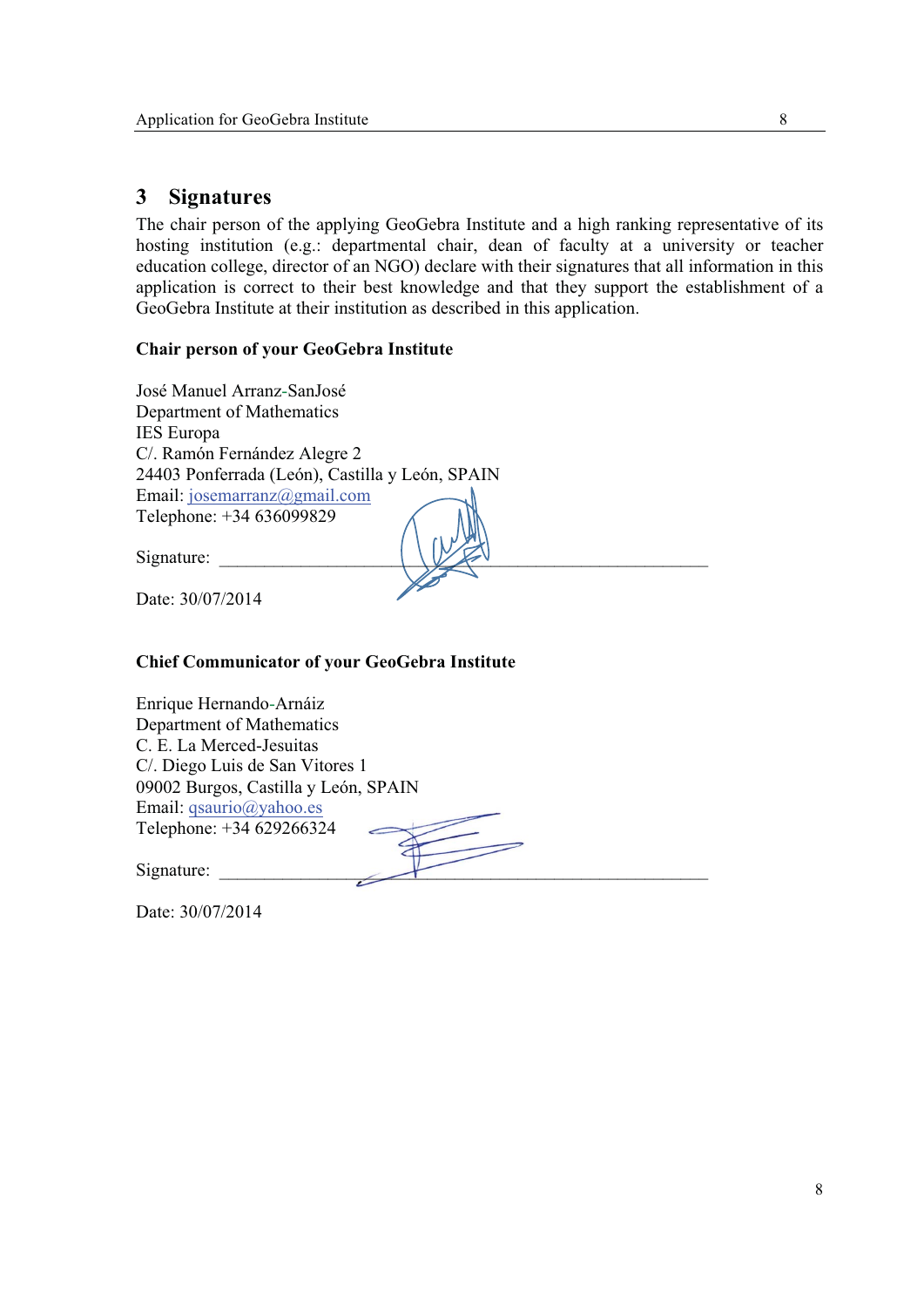## **Representative of hosting institution of your GeoGebra Institute**

| Antonio Bermejo-Fuentes                                                 |
|-------------------------------------------------------------------------|
| President of SOCYLEM "Miguel de Guzmán"                                 |
| Head teacher and Professor of Mathematics in IES Antonio García Bellido |
| C. Fraga Iribarne 39,                                                   |
| Armunia (León), Castilla y León, SPAIN                                  |
| Email: abfmatesleon@gmail.com                                           |
| Telephone: +34 659088123<br>Beens                                       |
| Asociación<br>$A^*$<br>Castellana y Leonesa de                          |
| <b>Educación Matemática</b><br>Signature:<br>Miquel de Guzmán           |
|                                                                         |
| Date: 30/07/2014                                                        |

## **Application approved** by

Markus Hohenwarter (markus@geogebra.org) President of the International GeoGebra Institute (http://www.geogebra.org/igi/)

Signature: Markus Hohenwork

Date:  $\frac{18 \text{ August} 2014}{}$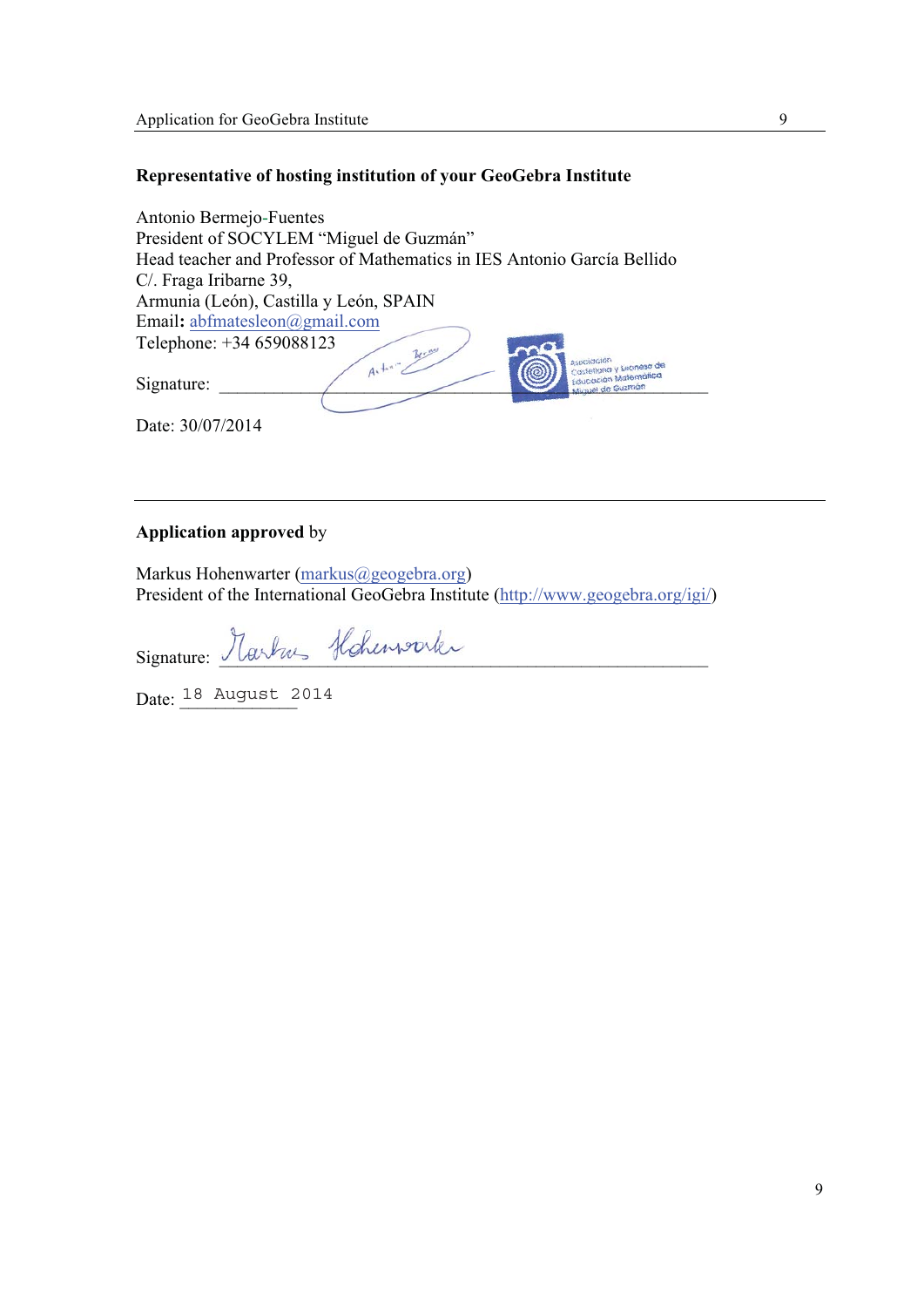ANNEX: CV of Staff from the GeoGebra Institute of Castilla y León

#### • **José Manuel Arranz San José.** josemarranz@gmail.com

Graduated in Physics for the University of Salamanca (1988).

Secondary Mathematics teacher and associate professor in the University of León.

Consultant in Mathematics at the Advisory Centre for Teachers and Resources of Ponferrada, León.

He has carried out numerous training courses for the application of ICT to the teaching of Mathematics (Excel, derive, Cabri, geogebra ...).

Numerous publications, innovation projects, research and development of training materials relating to the teaching of mathematics in secondary schools through ICT.

Several awards for works in didactics of Geometry with the computer:

Awards for the development of multimedia educational materials. 2004 Castilla y León:

Second Prize with the work "geometry for junior ESO". EDU/1947/2004 Order of 9 December. BOCYL December 30, 2004.

Awards for the development of multimedia educational materials. Castilla y León:

Third prize with the work "Movements in the plane. Mosaics ". EDU/1574/2005 Order of 24 November. BOCYL November 30, 2005.

Awards to several curricular educational materials in electronic format, which can be used and disseminated on the Internet, 2005. Consejería de Education and Science. (CNICE):

Second prize with the work "Course of Geometry**.** Order of 18 November ECI/3880/2005. B.O.E. of December 14, 2005.

Innovative teachers Educared, 2007 Award.

- As for his work with GeoGebra software:

Member of GeoGebra Institute of Cantabria.

Participant in the European project Intergeo integrated into the team at the University of Cantabria directed by Tomás Recio.

Co-author of the web www.geometriadinamica.es from G4D group.

Participant and member of the organizing team I GeoGebra Day held in Salamanca in September 2010, and Day II GeoGebra, Segovia 2012.

Support Advanced Course "The Secrets of GeoGebra" Castrourdiales, November 2013.

Participant in the VI Jornades L'Catalan Association GeoGebra. February 2014.

First Day organizing team GeoGebra Castilla y León, Soria, April 2014 Member.

Attendance at Annual Meeting of GeoGebra Institutes Iberian, Barcelona, February 2014.

#### • **Antonio Bermejo Fuentes.** abfmatesleon@gmail.com

President of SOCYLEM "Miguel Guzman", since 2009.

Graduated in Mathematics from the University Complutense of Madrid and Professor of Mathematics Corps of Secondary School Teachers.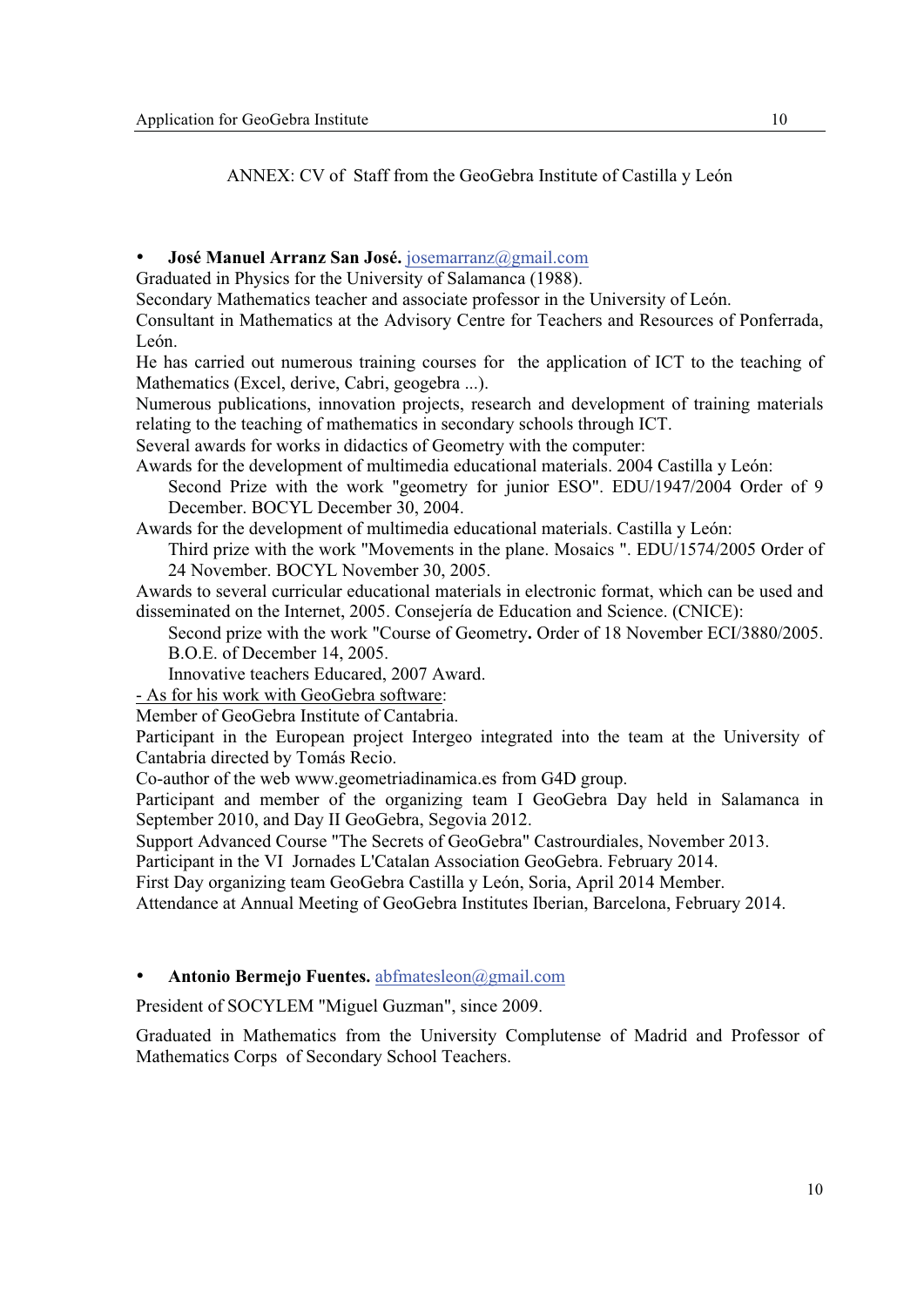#### • **Enrique Hernando Arnáiz.** qsaurio@yahoo.es

Graduated in Physics from the University of Valladolid (1995) and Diploma of Advanced Studies and Research Aptitude in Teaching Mathematics and Experimental Sciences from the University of Salamanca. His fields of interest are the History and dissemination of Mathematics and integrating technology into teaching and learning.

Teacher of Mathematics in C.E. La Merced-Jesuitas since 1995.

Teacher in the ESTALMAT project ESTALMAT, "Draft Early Detection and Stimulus Talent in Mathematic" (page 5), at its headquarters in Burgos since its inception in 2003, and project coordinator for Castilla y León since 2008.

He has taught several courses, workshops and imparted talks at various conferences and seminars in Mathematics education and published articles in national magazines on Mathematics education.

Co-author of the book "Mathematics in the Cathedral of Burgos," published in 2009 and author of the translation, revision and adaptation of the book "Mathematical Circles", published in 2012 by the Royal Spanish Mathematical Society in collaboration with SM Editorial, as the beginning of the publishing of its Mathematical Stimuli Collection.

Regarding experience with dynamic geometry software GeoGebra, this methodology is always present in his classes and works (and previously with Cabri Geometry), having completed the following courses:

-"GeoGebra in teaching mathematics" in the Institute of Educational Technology of the Consejería de Education (January-May 2011).

-Participant Day II GeoGebra, Segovia 2012.

- Representative of Castilla y León in the classroom course for experts "SECRETS of GeoGebra. ADVANCED METHODS" organized by the Spanish Federation of Teachers of Mathematics and the GeoGebra Institute of Cantabria (Castro-Urdiales, November 2013). -Member of organizing team I GeoGebra Jornada de Castilla y León, Soria, April 2014

#### • **Rosa María Ruiz Núñez.** rmruiz@educa.jcyl.es

Graduated in Mathematics from the University of Zaragoza (1992).

Teacher of Secondary Education at Consejería de Education of the Junta de Castilla y León and Associate Professor of the University of Valladolid.

She has taught several courses, workshops and given talks at various conferences and seminars in Mathematics education and published articles in national magazines Mathematics education.

Consultant in the Technological Training area in the Center of Teachers and resources of El Burgo de Osma, Soria.

Lifelong Learning Adviser in sciences and technology at the Center of Higher Teacher Training of the Consejería de Education of the Junta de Castilla y León.

Member of the organizing team I Conference of GeoGebra Castilla y León, Soria, April 2014.